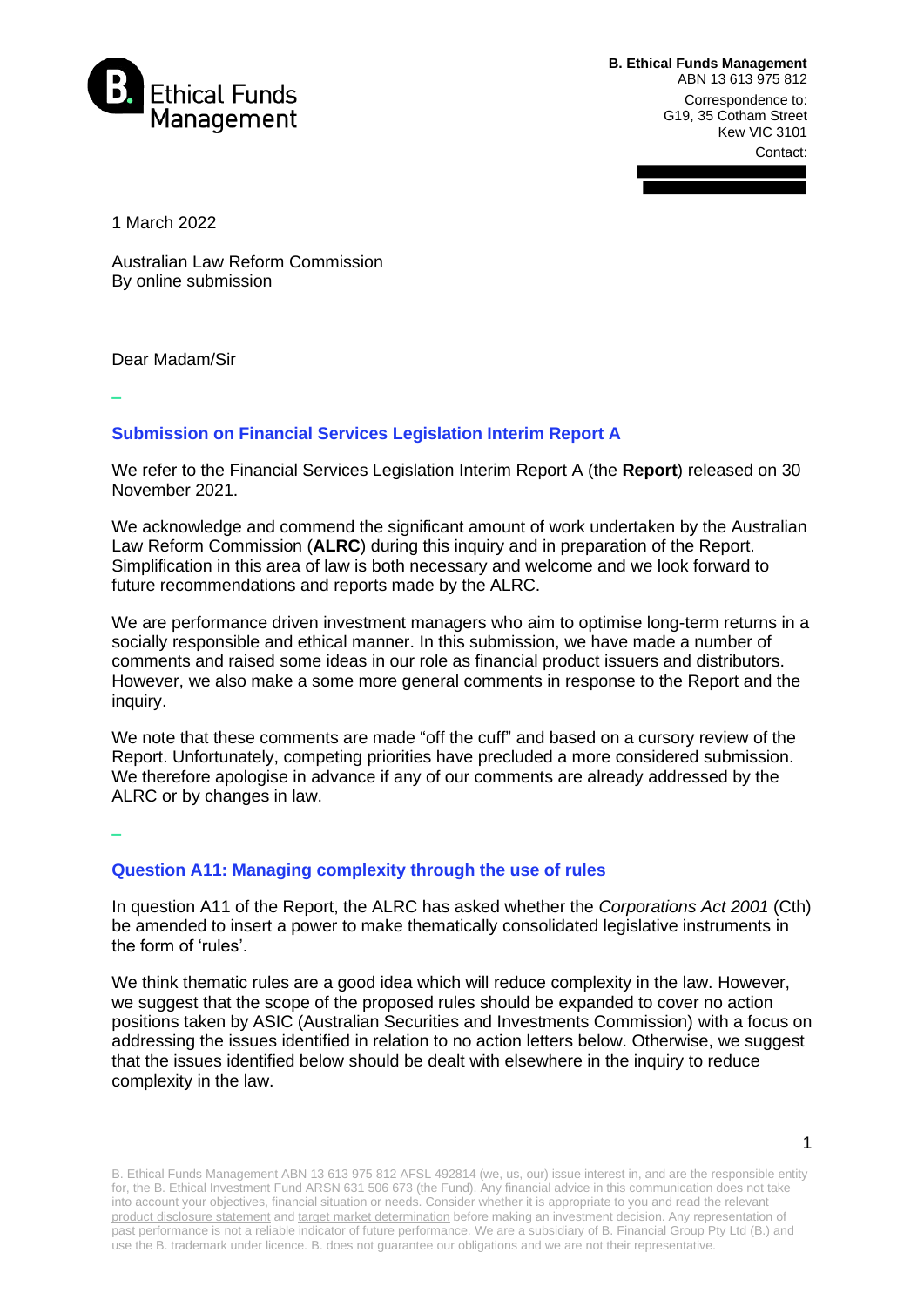We see two issues related to no action positions, they create:

- 1. regulatory certainty, but legal uncertainty; and
- 2. a body of "dark law".

#### *Regulatory certainty, legal uncertainty*

No action positions are an efficient way for ASIC to provide stakeholders with regulatory certainty that ASIC will not take enforcement action in relation to certain conduct. However, they can leave a licensee in a conundrum – while ASIC may not take enforcement action against the licensee, a technical breach of the law will usually still occur. This may require the licensee to accept the risk of any underlying breach including legal action by another interested party (e.g. a consumer).

This issue can be illustrated in two no action positions:

- volume-based conflicted remuneration provisions for product issuers (responsible entities, superannuation trustees and platform providers); and
- retail/wholesale client distinction for self-managed super fund trustees.

#### *Volume-based conflicted remuneration*

Volume-based benefits are presumed to be prohibited conflicted remuneration. However, ASIC has taken a no-action position in relation to product issuers (such as responsible entities, superannuation trustees and platform providers) when providing general advice and accepting management or administration fees for those products (ASIC RG 246.126 to 130).

Nearly all responsible entities and superannuation trustees in the industry charge volumebased management fees and are technically in breach of the prohibition on conflicted remuneration. However, as the legislation does not accommodate for this common fee structure, these product issuers are left to rely on ASIC's no action position, but accept the risk of potential legal action from other stakeholders due to the persisting underlying breach of law.

#### *SMSF retail/wholesale client distinction*

Generally, the law requires a superannuation trustee to have more than \$10 million of net assets to be treated as a wholesale client. However, in ASIC media release 14-191, ASIC states that it will take no action if a licensee adopts the general test of a wholesale client (the trustee has net assets of at least \$2.5 million certified by an accountant).

Therefore, a licensee may rely on ASIC's no action position and treat a client as a wholesale client. However, if a licensee chooses to do so, this will not preclude an SMSF trustee claiming that the licensee should have treated it as a retail client based on the underlying breach of law.

In ASIC's media release notes the conundrum faced by licensees:

*"Although ASIC will not take action … this will not affect any private rights of action that may be available to third parties. Persons providing financial services to trustees of SMSFs need to make their own commercial decisions after considering the legal risks."*

ASIC notes that it exercises its no action discretion where there is "an unintended contravention of the legislation as a result of conduct that is not inconsistent with the spirit and policy of the legislation" (RG 108). This leads to the question – if ASIC has determined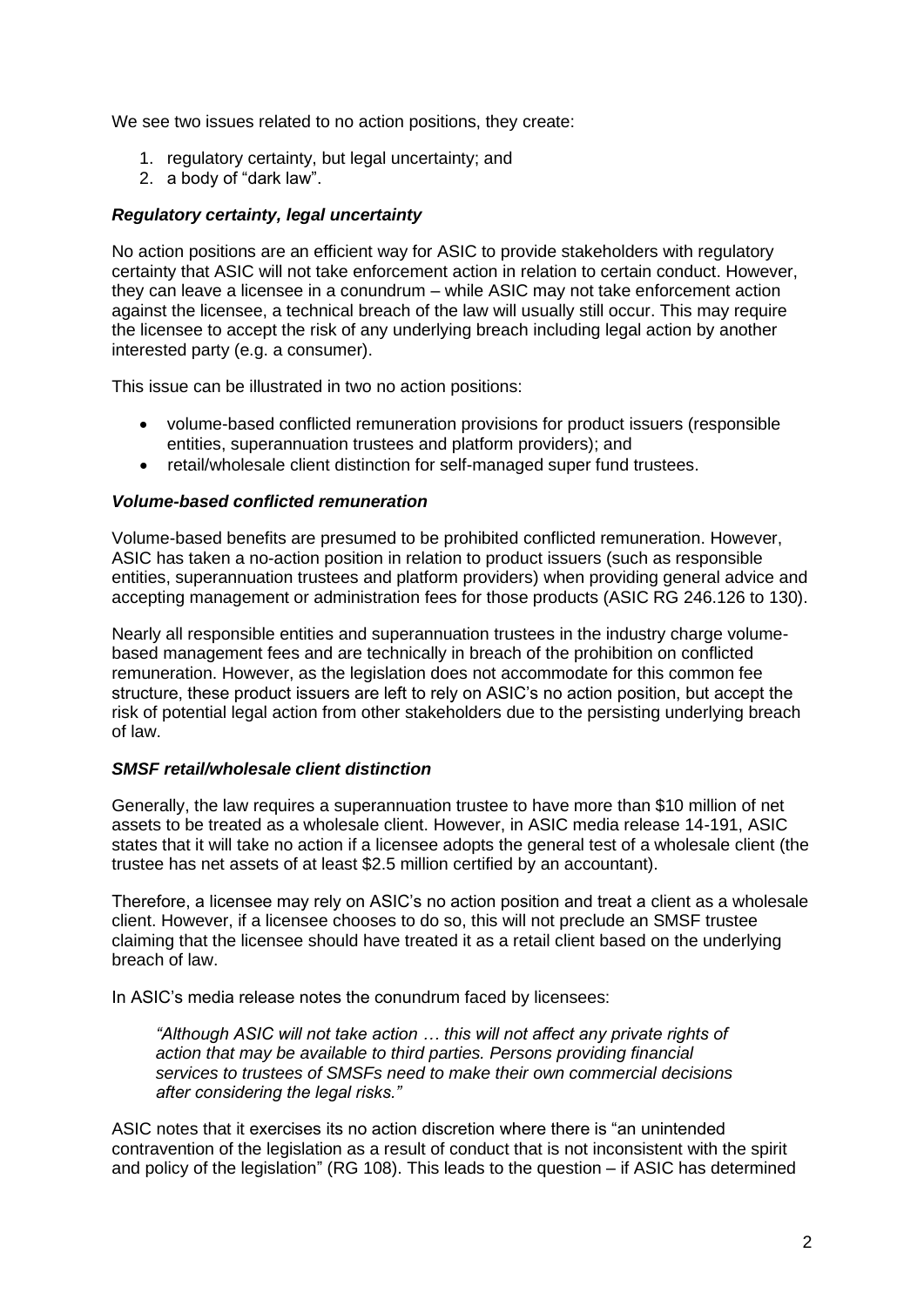to not enforce the relevant law, should it be a law at all? To remedy this issue, we suggest consideration should be paid as to whether no-action positions should be part of the proposed rule book as a type of "law" or alternatively, whether no-action positions should trigger a review process to assess whether changes to the law have merit.

### *Dark law*

The other problem with no-action positions is that they create a body of "dark law" – that is rules that you cannot necessarily know about through the statute book.

This is illustrated in the example of the SMSF retail/wholesale client distinction above. A person would not know that the no action position existed without knowledge of the 2014 media release (we note that this no action position is also not considered in the ALRC's retail client flowchart). As the position was communicated in a media release, it is also difficult to determine whether or not such a position remains current.

Another example is ASIC's 2004 no-action letter related to financial advisers operating limited managed discretionary accounts (now repealed). This no action letter had application to all financial advisers in relation to operating managed discretionary accounts. However, if you did not know the letter existed, you would not know about the no action position. In addition, as the letter was issued to an industry association, the letter was not made publicly available online and you needed to request the copy of the letter from that association (who could theoretically decide to only provide it to members).

We think publishing no-action positions in the proposed thematic rule book will reduce the occurrence of this "dark law".

**–**

## **Proposal A4(d): Removing the incidental product exclusion**

In Proposal A4 item (d) of the Report, the ALRC has proposed to remove the incidental product exclusion by repealing section 763E of the *Corporations Act 2001* (Cth).

While this proposal will simplify the law, we question whether it would result in reduced certainty for product providers that offer a product where a financial service is only an incidental part. To provide this class of stakeholder with certainty, we think there is value in retaining the incidental product exclusion with minimal detriment to the complexity of the financial product definition.

**–**

# **Some other thoughts on reducing complexity**

Another way complexity can be reduced is by simplifying certain disclosure and conduct regimes where there is unnecessary complexity. Two areas which may benefit from this are target market determinations and fee disclosure statements. We note that both of these areas of law were implemented in an environment of relative haste and we suggest they may benefit from a review with the benefit of time and hindsight.

## *Target market determinations*

The target market determination (**TMD**) regime imposes disclosure and conduct requirements in Part 7.8A of the *Corporations Act*. However, requirements are scattered across different sections of the Act, regulations and ASIC instruments without theme or